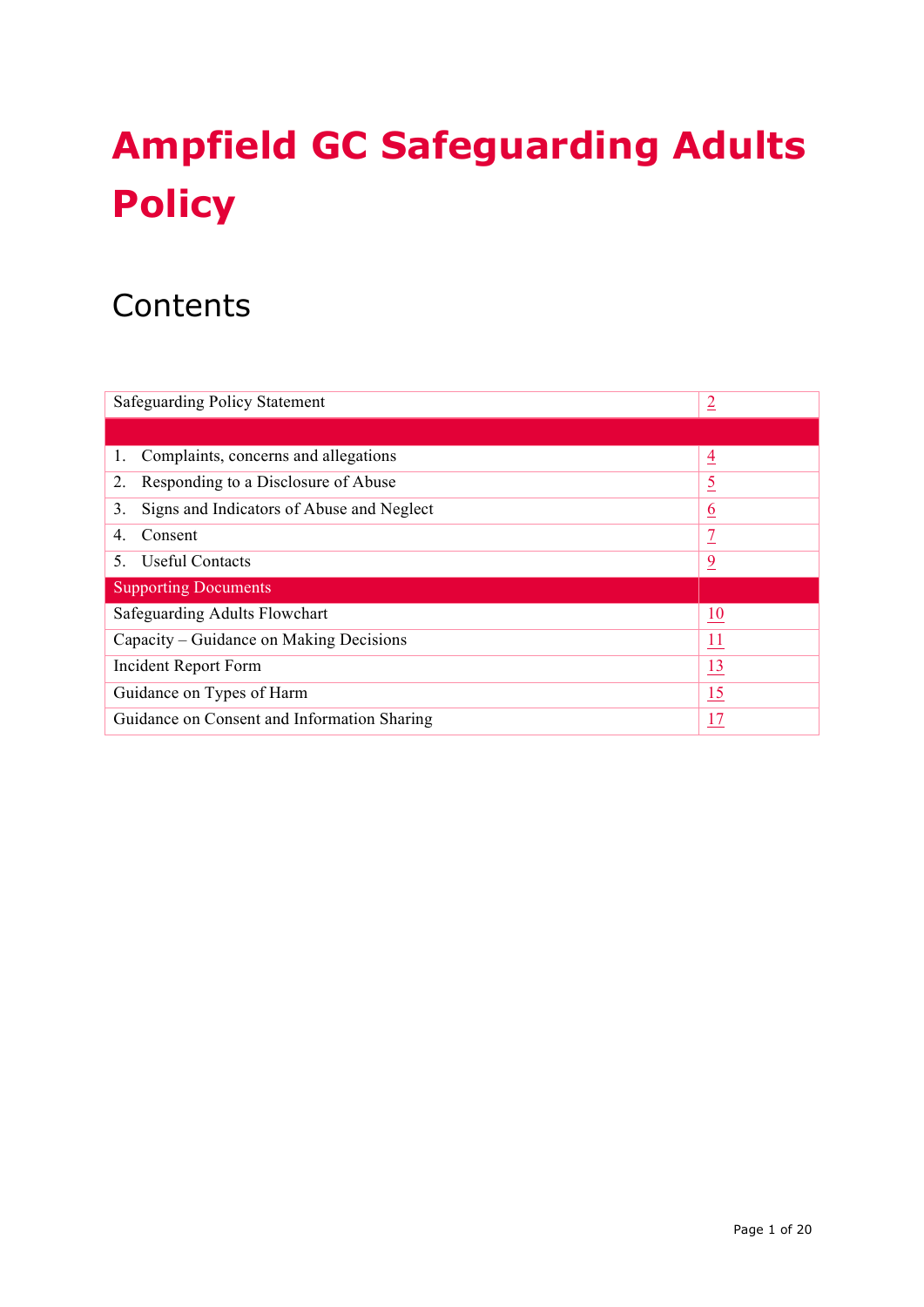## Safeguarding Adults Policy

## **Introduction**

Ampfield GC is committed to creating and maintaining a safe and positive environment for all individuals involved in golf.

Safeguarding duties apply to an adult who:

- Has needs for care and support (whether or not the local authority is meeting any of those needs) and;
- Is experiencing, or is at risk of, abuse or neglect; and;
- As a result of those care and support needs is unable to protect themselves from either the risk of, or the experience of, abuse or neglect.

## Principles in relation to adults at risk

The Care and Support Statutory Guidance Section 14.13 sets out the following six key principles which underpin all adult safeguarding work:

- Empowerment: People being supported and encouraged to make their own decisions and informed consent.
- Prevention: It is better to take action before harm occurs.
- Proportionality: The least intrusive response appropriate to the risk presented.
- Protection: Support and representation for those in greatest need.
- Partnership: Local solutions through services working with their communities. Communities have a part to play in preventing, detecting and reporting neglect and abuse.
- Accountability: Accountability and transparency in delivering safeguarding.

**Making safeguarding personal** is the concept that adult safeguarding should be person led and outcome focused. It engages the person in a conversation about how best to respond to their safeguarding situation in a way that enhances involvement, choice and control. As well as improving quality of life, well-being and safety.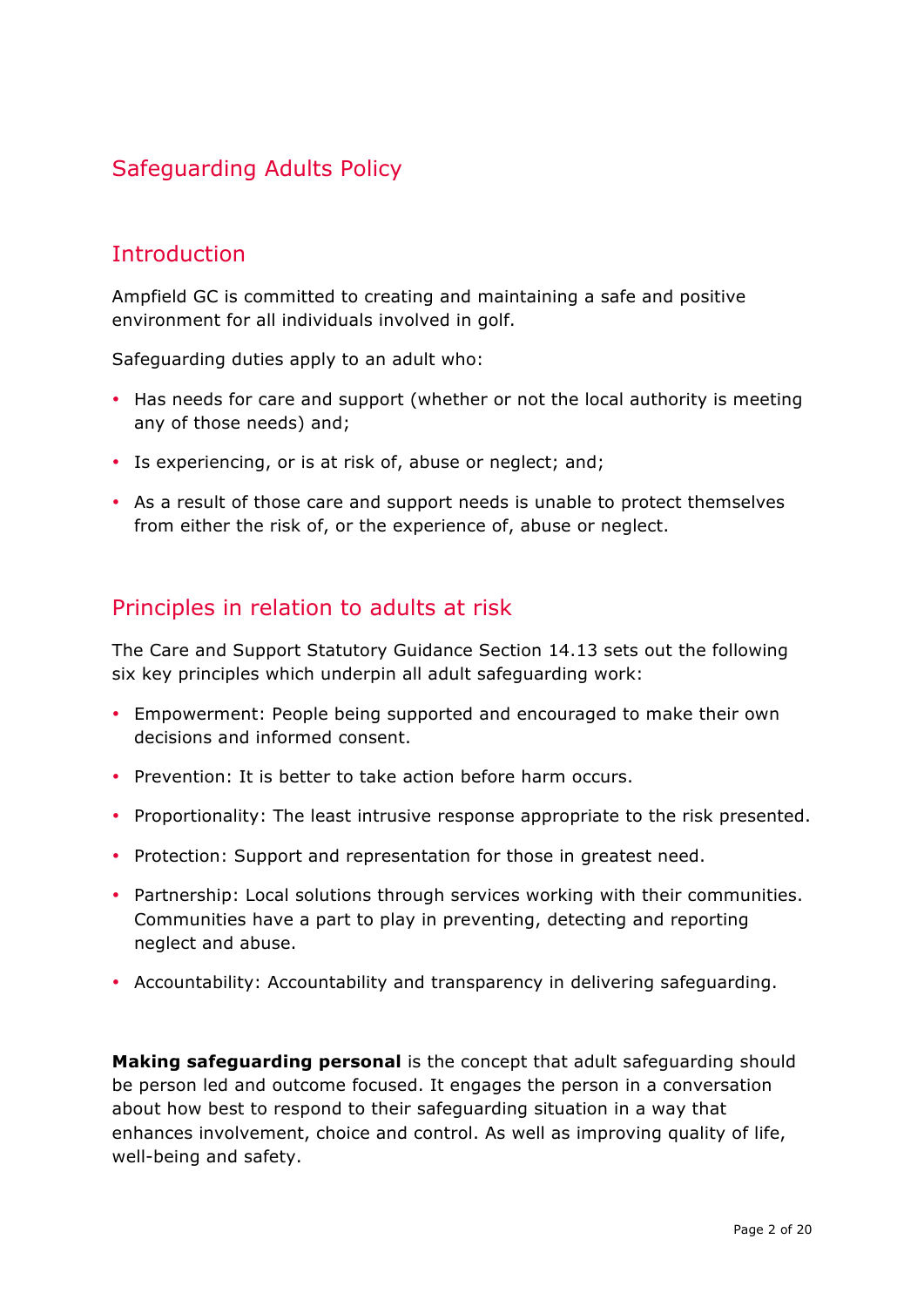Wherever possible discuss safeguarding concerns with the adult to get their view of what they would like to happen and keep them involved in the safeguarding process, seeking their consent to share information outside of the organisation where necessary.

The principles of the Mental Capacity Act 2005 (MCA) state that every individual has the right to make their own decisions and provides the framework for this to happen.

In addition Ampfield GC recognises the following principles which underpin our work with all groups and individuals who may have additional needs for support and protection:

- It is every adult's right to be protected from abuse irrespective of their age, gender identity, faith or religion, culture, ethnicity, sexual orientation, background, economic position, marital status, disability or level of ability.
- All staff and volunteers share the responsibility for the protection of adults at risk and will show respect and understanding for their rights, safety and welfare.
- The additional vulnerability of disabled adults (including those with invisible disabilities, learning and communication differences) is recognised.
- Allegations of abuse or concerns about the welfare of any adult will be treated seriously and will be responded to swiftly and appropriately.
- Ampfield GC recognises the role and responsibilities of the statutory agencies in safeguarding adults and is committed to complying with the procedures of the Local Safeguarding Adults Boards.
- Confidentiality will be maintained appropriately at all times and the adult's safety and welfare must be the overriding consideration when making decisions on whether or not to share information about them.
- Ampfield GC will support all adults to understand their roles and responsibilities with regards to safeguarding and protecting adults at risk, including the responsibility to report all concerns in line with Ampfield GC safeguarding adults policy and procedures.
- All participants involved in golfing activities have the right to be listened to with respect and to be heard.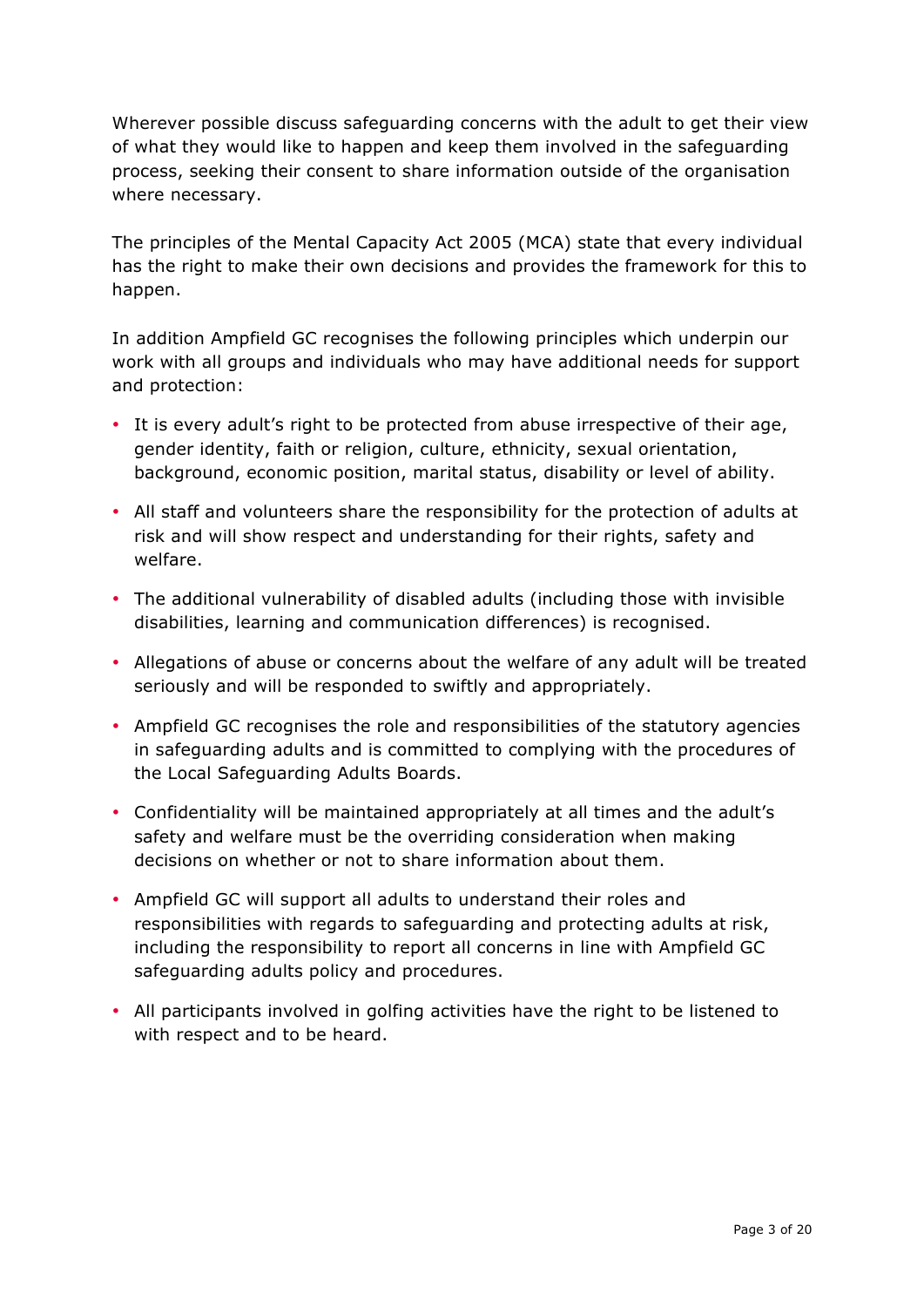## Guidance and legislation

The practices and procedures within this policy are based on the principles contained within the UK and legislation and Government Guidance and have been developed to complement the Safeguarding Adults Boards policy and procedures, and take the following into consideration:

- The Care Act 2014
- The Protection of Freedoms Act 2012
- Domestic Violence, Crime and Victims (Amendment ) Act 2012
- The Equality Act 2010
- The Safeguarding Vulnerable Groups Act 2006
- Mental Capacity Act 2005
- Sexual Offences Act 2003
- The Human Rights Act 1998
- The Data Protection Act 2018

## Responsibilities and implementation

Ampfield GC will seek to promote the principles of safeguarding by:

- Reviewing Ampfield GC policy and procedures every three years or whenever there is a major change in legislation.
- Giving guidance on appropriate recruitment procedures to assess the suitability of volunteers and staff working with vulnerable groups.
- Following procedures to report welfare concerns and allegations about the behaviour of adults and ensure that all staff, volunteers, parents and participants, including children, are aware of these procedures.
- Directing club staff, volunteers & coaches to appropriate safeguarding training and learning opportunities, where this is appropriate to their role.

## 1. Complaints, concerns and allegations

**1.1** As a player, parent, carer, member of staff or volunteer you may be concerned about the welfare of an adult, become aware that abuse or poor practice is taking place, suspect abuse or poor practice may be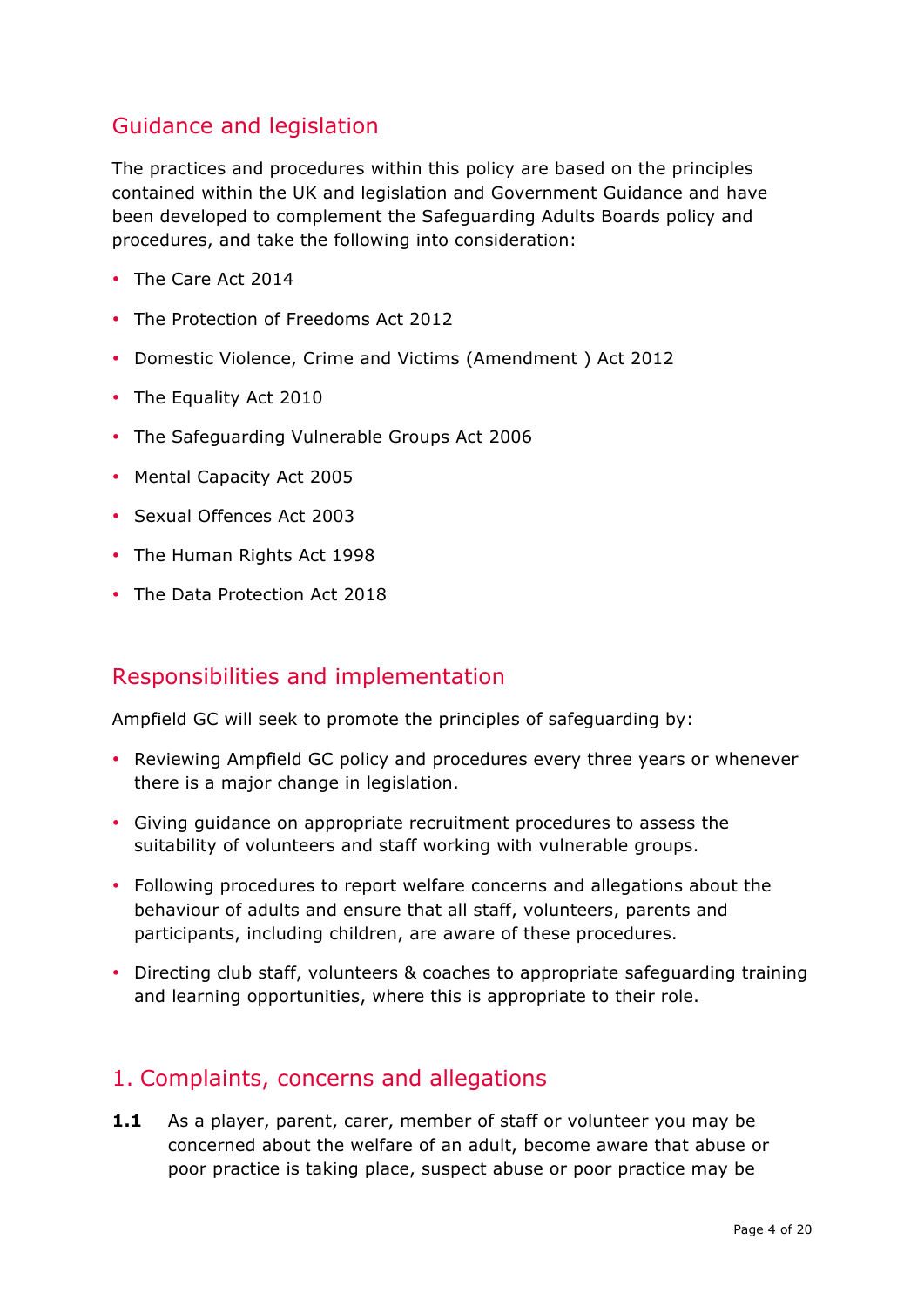occurring or be told about something that may be abuse or poor practice. These concerns should be brought to the attention of the England Golf Lead Safeguarding Officer without delay.

- **1.2** The person reporting the concern is not required to decide whether abuse has occurred, but simply has a duty to pass on their concerns and any relevant information tel: 01526 351824. All concerns will be treated in confidence. Details should only be shared on a 'need to know' basis with those who can help with the management of the concern.
- **1.3** Concerns will be recorded on an Incident Report Form and sent to England Golf Lead Safeguarding Officer and retained confidentially. The Lead Safeguarding Officer will assist with completion of this form if required, tel 01526 351824.
- **1.4** Ampfield GC will work with England Golf, counties and other external agencies to take appropriate action where concerns relate to potential abuse or serious poor practice. Ampfield GC disciplinary procedures will be applied and followed where possible.
- **1.5** Safeguarding adults at risk requires everyone to be committed to the highest possible standards of openness, integrity and accountability. Ampfield GC supports an environment where staff, volunteers, parents/carers and the public are encouraged to raise safeguarding concerns. Anyone who reports a legitimate concern to the organisation (even if their concerns subsequently appear to be unfounded) will be supported. All concerns will be taken seriously.
- **1.6** It is important when considering your concern that you also consider the needs and wishes of the person at risk.

## 2. Responding to disclosure of abuse

- **2.1** If an adult indicates that they are being abused the person receiving the information should:
	- Stay Calm
	- Listen carefully to what is said, allowing the adult to continue at their own pace, and take it seriously.
	- Explain that it is likely the information will have to be shared with othersdo not promise to keep secrets.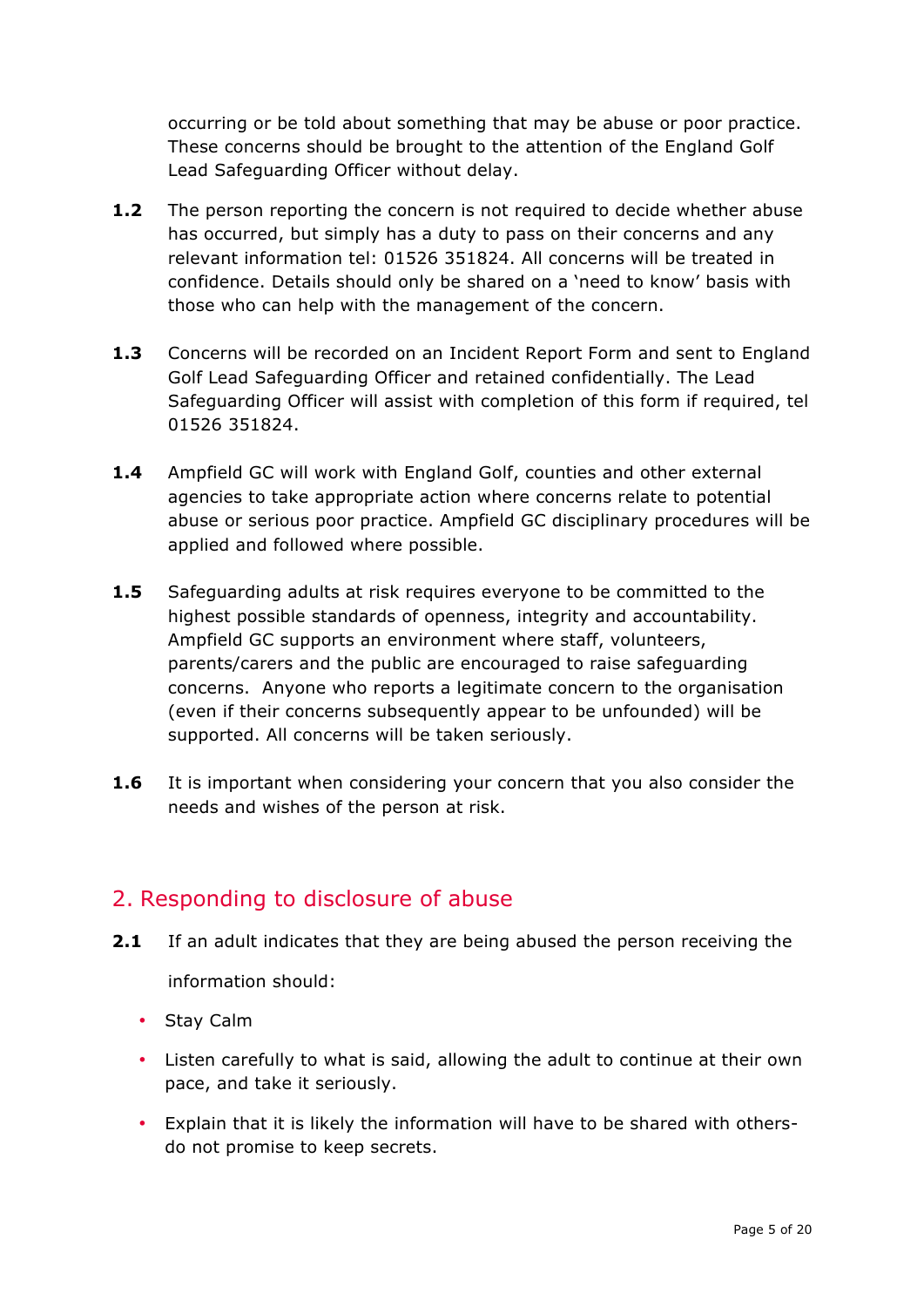- Keep questions to a minimum, only ask questions if you need to identify/ clarify what the person is telling you. Take care to distinguish between fact, observation, allegation, and opinion. It is important that the information you have is accurate.
- Reassure the person that they have done the right thing in revealing the information.
- Ask them what they would like to happen next.
- Explain what you would like to do next and ask if they are happy for you to share the information in order for you to help them. As long as it does not increase the risk to the individual, you should explain to them that it is your duty to share your concern with your Lead Safeguarding Officer.
- Record in writing what was said using the adult's own words as soon as possible
- **2.2** DO NOT:
	- Dismiss the concern.
	- Panic or allow shock or distaste to show.
	- Probe for more information than is offered.
	- Make promises that cannot be kept.
	- Conduct an investigation of the case.
	- Make negative comments about the alleged perpetrator.

If the matter is urgent and relates to the immediate safety of an adult at risk then contact the police immediately. Complete and Incident Form and copy it to the England Golf Lead Safeguarding Officer within 24 hours.

#### 3. Signs and indicators of abuse and neglect

- **3.1** Abuse can take place in any context. Abuse may be inflicted by anyone. Players, members, staff, volunteers, or coaches may suspect that an adult is being abused or neglected outside of the club setting. There are many signs and indicators that may suggest someone is being abused or neglected, these include but are not limited to:
	- Unexplained bruises or injuries or lack of medical attention when an injury is present.
	- Person has belongings or money going missing.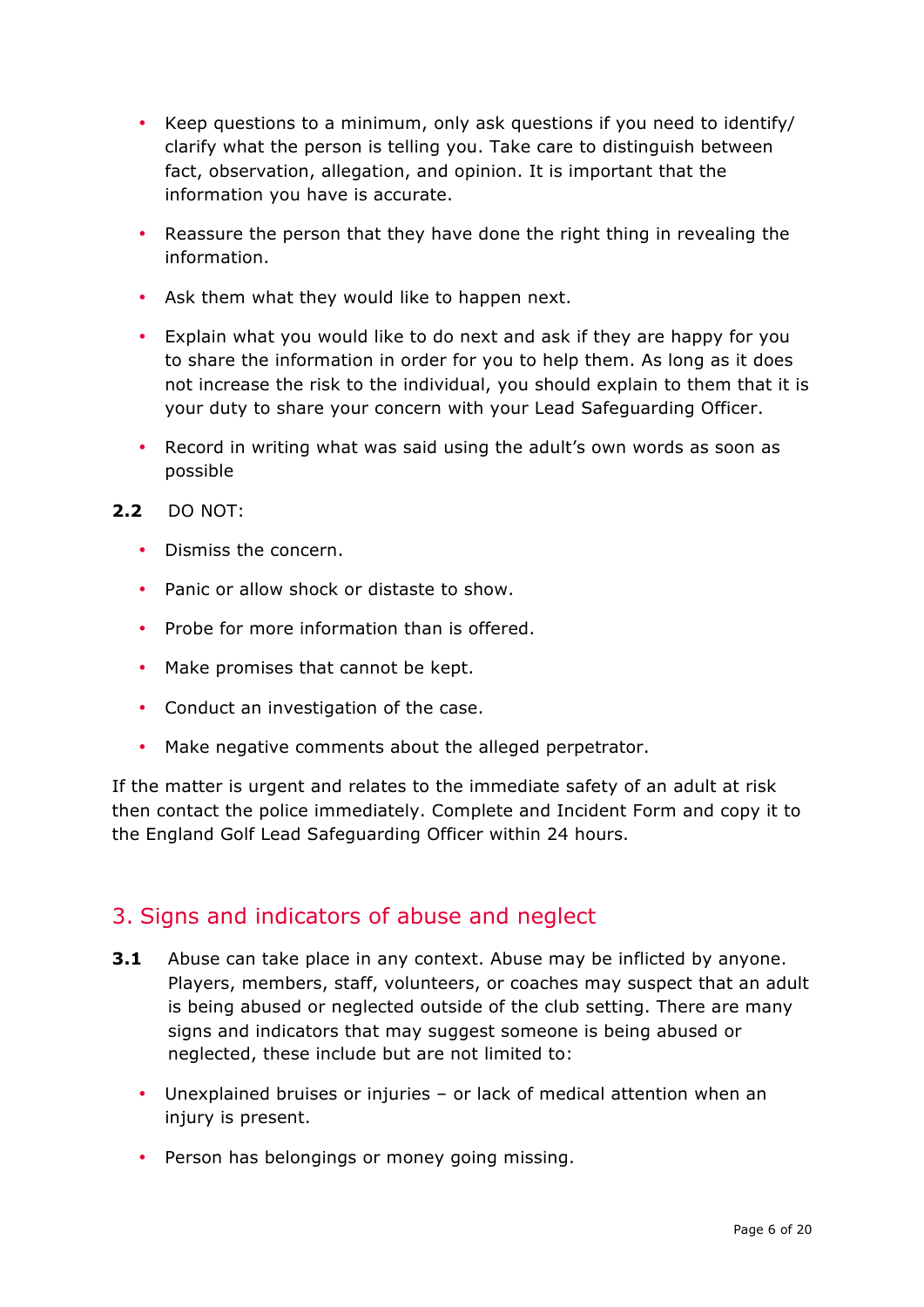- Person is not attending / no longer enjoying their sessions.
- Someone losing or gaining weight / an unkempt appearance. A change in the behaviour or confidence of a person.
- Self-harm.
- A fear of a particular group or individual.
- They may tell you / another person they are being abused i.e. a disclosure.

## 4. Consent

- **4.1** The Care Act 2014 statutory guidance advises that the first priority in safeguarding should always be to ensure the safety and well-being of the adult.
- **4.2** Adults have a general right to independence, choice and selfdetermination including control over information about themselves.
- **4.3** Ampfield GC does not expect staff, coaches or volunteers to support an adult who is felt to be vulnerable or at risk through their decision making process but expects them to inform England Golf without delay so that they can clearly define the various options to help support the adult at risk to make a decision about their safety. As long as it does not increase the risk to the individual, it should be explained to them that it is their duty to share their concern with the England Golf Lead Safeguarding Officer. Consent is not required to seek guidance or share information with the National Governing Body.
- **4.4** Adults may not give their consent to the sharing of safeguarding information outside of the organisation for a number of reasons. For example, they may be unduly influenced, coerced or intimidated by another person, they may be frightened of reprisals, they may fear losing control, they may not trust social services or other partners, or they may fear that their relationship with the abuser will be damaged. Reassurance and appropriate support may help to change their view on whether it is best to share information.
- **4.5** Those seeking to support the adult should consider the following:
	- Explore the reasons for the adult's objections what are they worried about?
	- Explain the concern and why you think it is important to share the information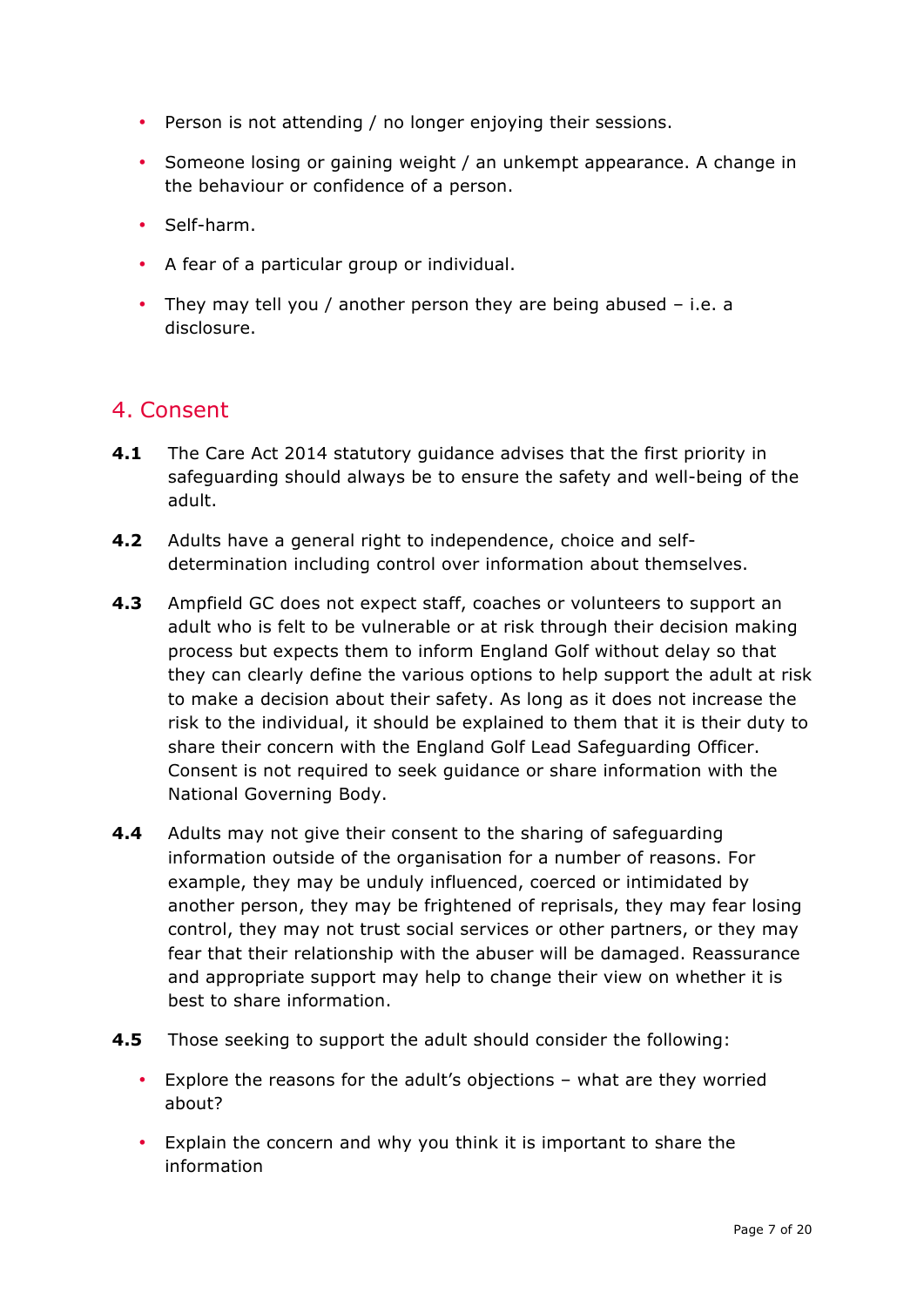- Tell the adult with whom you may be sharing the information with and why
- Explain the benefits, to them or others, of sharing information could
- they access better help and support?
- Discuss the consequences of not sharing the information could someone come to harm?
- Reassure them that the information will not be shared with anyone who does not need to know
- Reassure them that they are not alone, and that support is available to them.
- **4.6** If the adult continues to refuse intervention to support them with a safeguarding concern, or requests that information about them is not shared with other safeguarding partners their wishes should be respected.
- **4.7** However, there are a number of circumstances where those seeking to support the adult can reasonably override such a decision, including but not limited to:
	- It appears that the adult lacks the mental capacity to make that decision (this must be properly explored, and further guidance should be sought from the England Golf Lead Safeguarding Officer)
	- Emergency or life-threatening situations may warrant the sharing of relevant information with the emergency services without consent
	- Other people are, or may be, at risk, including children
	- A serious crime has been committed / may be prevented
	- Individuals in a Position of Trust are implicated
- **4.7.1** In such circumstances, it is important to keep a careful record of the decision-making process and guidance should be sought from the England Golf Lead Safeguarding Officer. Legal advice will be sought where appropriate. If the decision is to take action without the adult's consent, then unless it is unsafe to do so, the adult should be informed that this is being done and of the reasons why.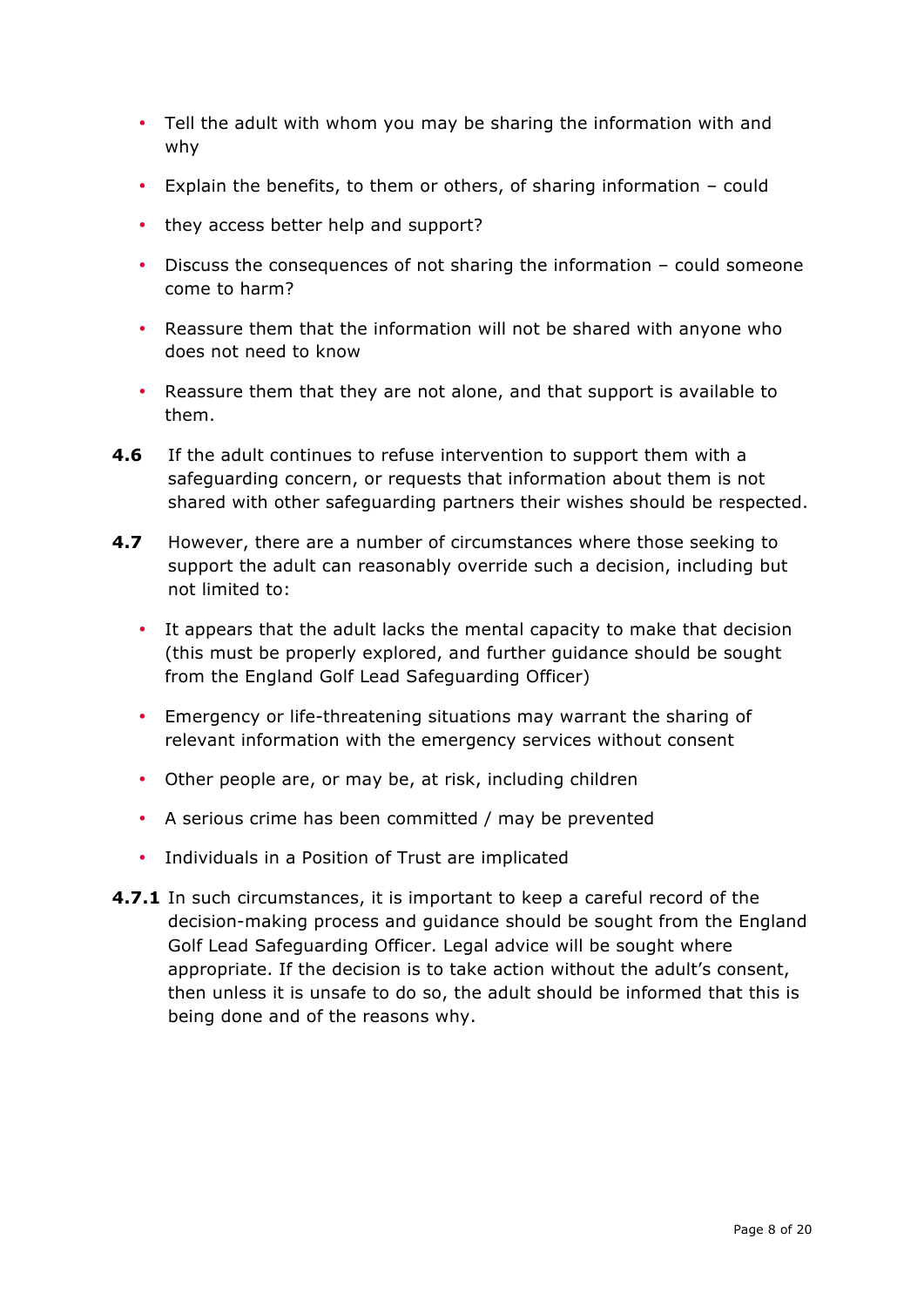## 5. Useful Contacts

## England Golf Useful Contacts

| <b>Name</b>                  | <b>Address</b>                                                                                                        | <b>Number and email</b>                      |
|------------------------------|-----------------------------------------------------------------------------------------------------------------------|----------------------------------------------|
| Lead Safeguarding<br>Officer | <b>England Golf</b><br><b>National Golf Centre</b><br>The Broadway<br>Woodhall Spa<br>Lincolnshire<br><b>LN10 6PU</b> | 01526 351824<br>safeguarding@englandgolf.org |

#### Local Contacts

| <b>Name</b>                                          | <b>Address</b> | Number and email             |
|------------------------------------------------------|----------------|------------------------------|
| Hampshire County<br>Council – Safeguarding<br>Adults |                | 0300 555 1386                |
| Hampshire County<br>Council - Safeguarding<br>Adults |                | 0300 555 1373 (out of hours) |

#### National Contacts

| <b>Name</b>                                                       | <b>Website</b>        | <b>Number and email</b>                           |
|-------------------------------------------------------------------|-----------------------|---------------------------------------------------|
| Ann Craft Trust -<br>Safeguarding Adults in<br>Sport and Activity | www.anncrafttrust.org | 0115 951 5400<br>Ann-Craft Trust@nottingham.ac.uk |
| Samaritans                                                        |                       | 01522782333                                       |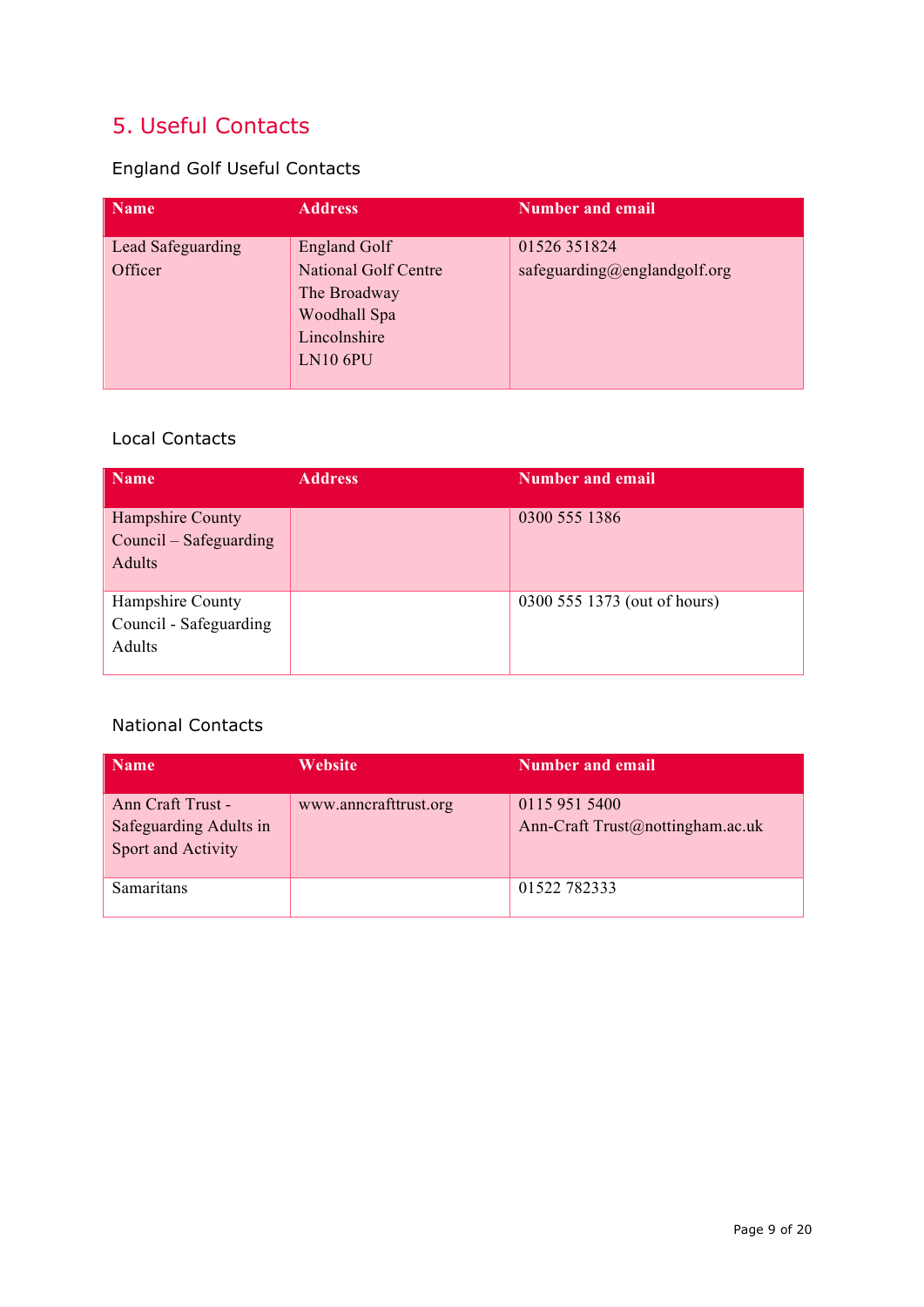## Safeguarding Adults Flowchart What to do if you have a concern about an adult?



## **Remember**

It is not your duty to investigate concerns about an adult but do not ignore them – talk to the adult if possible and get in touch with someone within your organisation or the local authority for advice.

\* If for any reason a Club Welfare Officer is not in post or is unavailable a principle of least delay is important. Please contact the England Golf Lead Safeguarding Officer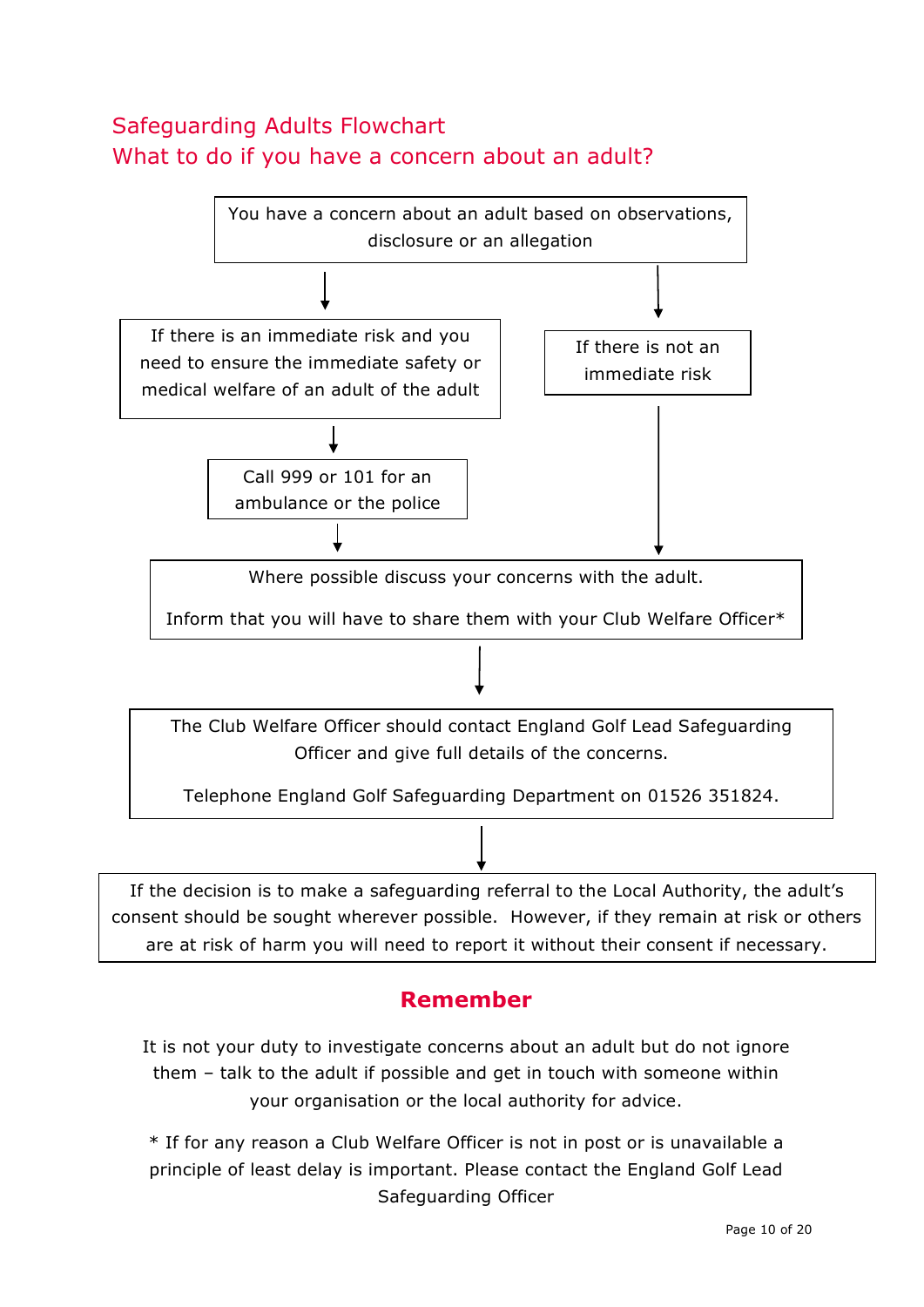## Ampfield GC

## Capacity – Guidance on Making Decisions

The issue of capacity or decision making is a key one in safeguarding adults. It is useful for organisations to have an overview of the concept of capacity.

We make many decisions every day, often without realising. We make so many decisions that it's easy to take this ability for granted.

But some people are only able to make some decisions, and a small number of people cannot make any decisions. Being unable to make a decision is called "lacking capacity".

To make a decision we need to:

- Understand information
- Remember it for long enough
- Think about the information
- Communicate our decision

A person's ability to do this may be affected by things like learning disability, dementia, mental health needs, acquired brain injury, and physical ill health.

The Mental Capacity Act 2005 (MCA) states that every individual has the right to make their own decisions and provides the framework for this to happen.

The MCA is about making sure that people over the age of 16 have the support they need to make as many decisions as possible.

The MCA also protects people who need family, friends, or paid support staff to make decisions for them because they lack capacity to make specific decisions.

Our ability to make decisions can change over the course of a day**.**

Here are some examples that demonstrate how the timing of a question can affect the response:

- A person with epilepsy may not be able to make a decision following a seizure.
- Someone who is anxious may not be able to make a decision at that point.
- A person may not be able to respond as quickly if they have just taken some medication that causes fatigue.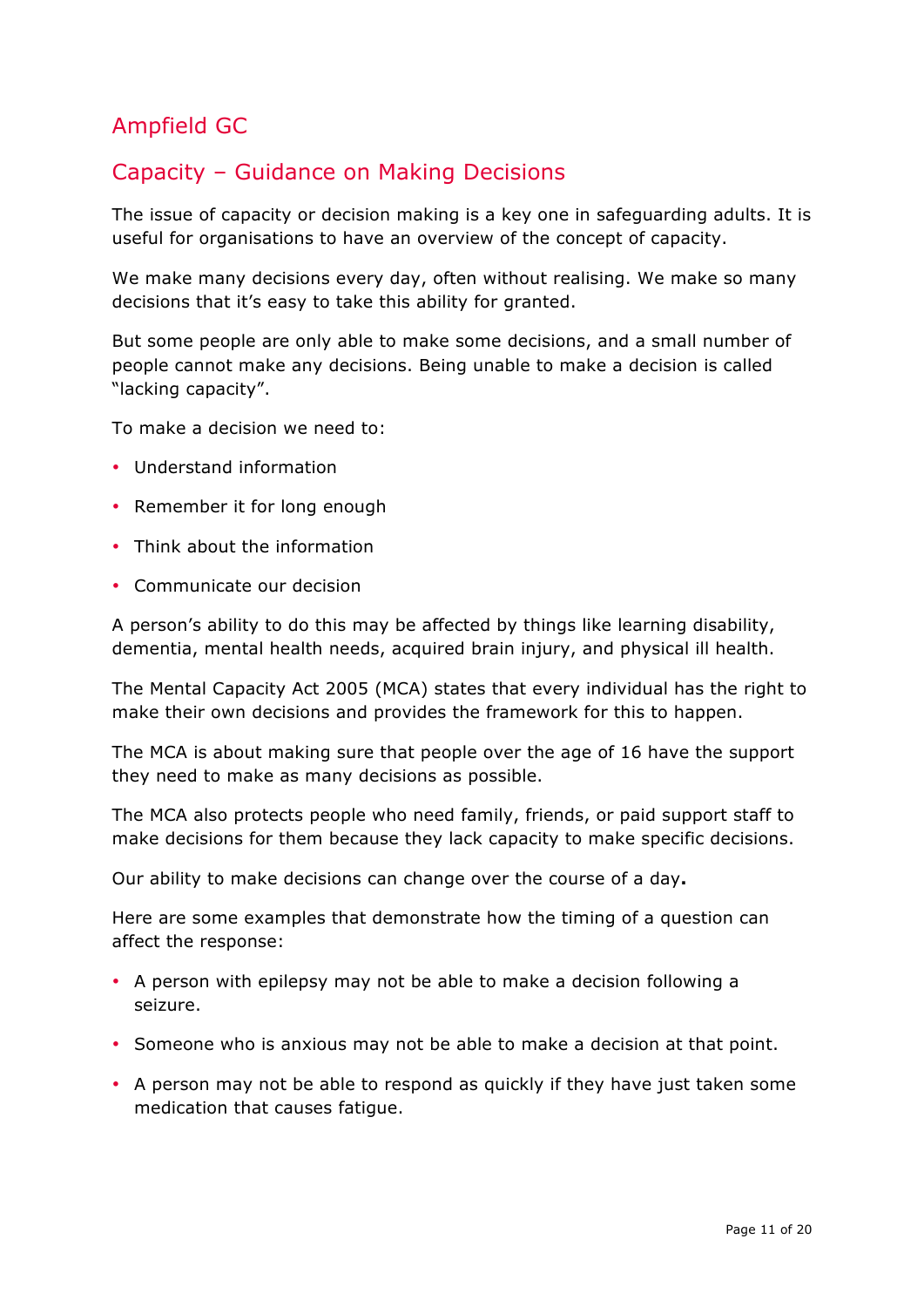In each of these examples, it may appear as though the person cannot make a decision. But later in the day, presented with the same decision, they may be able to at least be involved.

The MCA recognises that capacity is decision-specific, so no one will be labelled as entirely lacking capacity. The MCA also recognises that decisions can be about big life-changing events, such as where to live, but equally about small events, such as what to wear on a cold day.

To help you to understand the MCA, consider the following five points:

- **1.** Assume that people are able to make decisions, unless it is shown that they are not. If you have concerns about a person's level of understanding, you should check this with them, and if applicable, with the people supporting them.
- **2.** Give people as much support as they need to make decisions. You may be involved in this – you might need to think about the way you communicate or provide information, and you may be asked your opinion.
- **3.** People have the right to make unwise decisions. The important thing is that they understand the implications. If they understand the implications, consider how risks might be minimised.
- **4.** If someone is not able to make a decision, then the person helping them must only make decisions in their "best interests". This means that the decision must be what is best for the person, not for anyone else. If someone was making a decision on your behalf, you would want it to reflect the decision you would make if you were able to.
- **5.** Find the least restrictive way of doing what needs to be done.

## Remember

- You should not discriminate or make assumptions about someone's ability to make decisions, and you should not pre-empt a "best-interests" decision merely on the basis of a person's age, appearance, condition, or behaviour.
- When it comes to decision-making, you could be involved in a minor way, or asked to provide more detail. The way you provide information might influence a person's ultimate decision. A person may be receiving support that is not in line with the MCA, so you must be prepared to address this.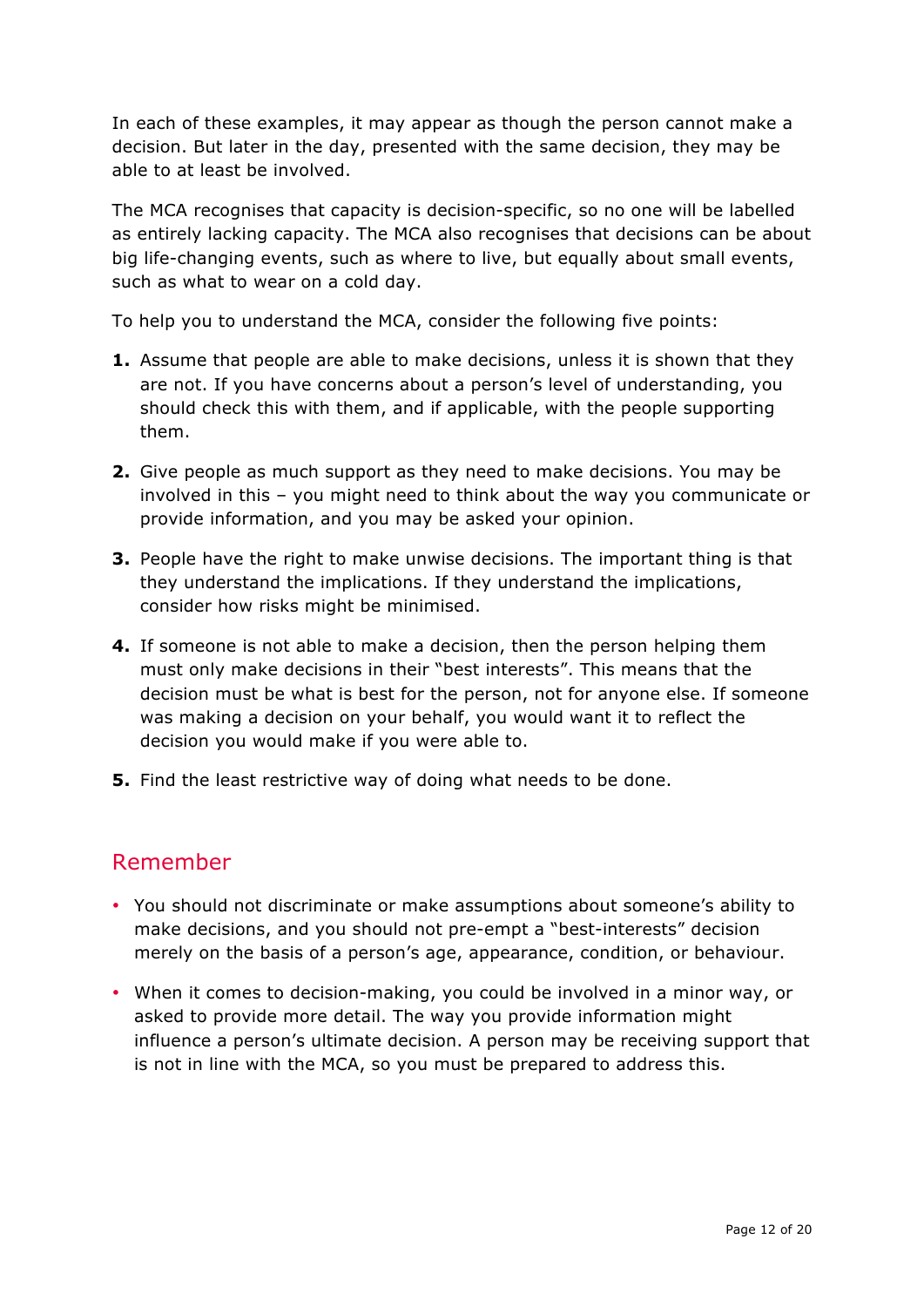## Incident Report Form

| Recorder's Name: |               |
|------------------|---------------|
| Address:         |               |
| Post Code:       | Telephone No: |

| Name of Identified Adult: |               |
|---------------------------|---------------|
| Address:                  |               |
| Post Code:                | Telephone No: |

| Complainant's Name: |               |
|---------------------|---------------|
| Address:            |               |
| Post Code:          | Telephone No: |

| Details of the allegations: [include: date; time; location; and nature of the<br>incident.] |
|---------------------------------------------------------------------------------------------|
| Additional information: [include: witnesses; corroborative statements; etc.]                |
| Have you discussed your concerns with the adult? What are their views?                      |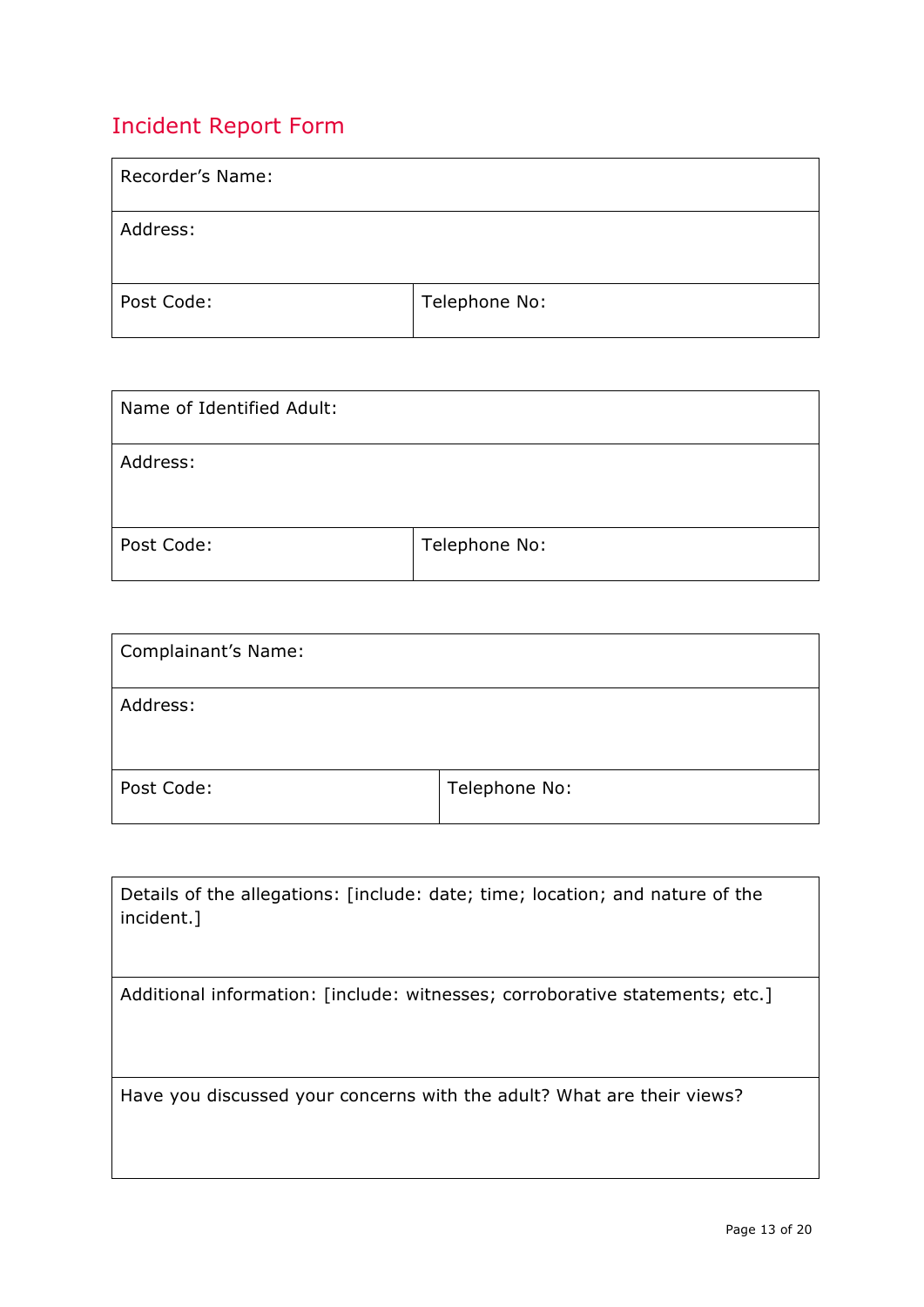| England Golf Safeguarding department notified (01526 351824) |  |
|--------------------------------------------------------------|--|
|--------------------------------------------------------------|--|

Case Number (if allocated):

Name of person spoken to:

Date: Time:

Action taken:

Date: Time:

Signature of Recorder:

Signature of Complainant:

#### **Data protection:**

England Golf Safeguarding Department may use the information in this form (together with other information they obtain as a result of any investigation) to investigate the alleged incident and to take whatever action is deemed appropriate, in accordance with their Safeguarding Adults Policy and Procedures.

Strict confidentiality will be maintained and information will only be shared on a "need to know" basis in the interests of safeguarding. This may involve disclosing certain information to a number of organisations and individuals including relevant clubs and County bodies, individuals that are the subject of an investigation and/or Statutory agencies such as the Police and Adult Social Care.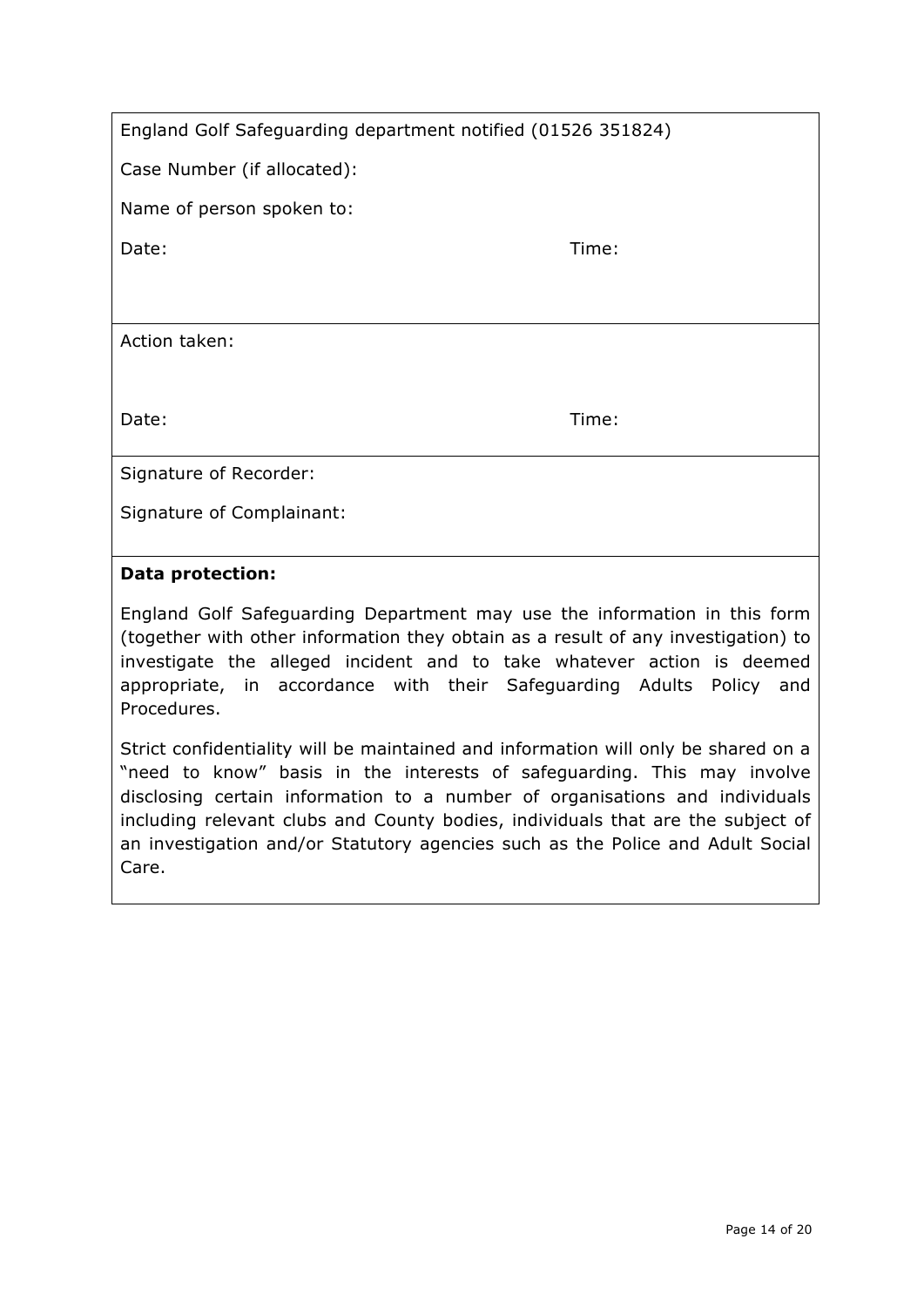## Ampfield GC

## Guidance on types of harm

#### **The Care Act 2014 recognises 10 categories of abuse that may be experienced by adults.**

#### **Self-neglect**

This covers a wide range of behaviour: neglecting to care for one's personal hygiene, health or surroundings and includes behaviour such as hoarding.

#### **Modern Slavery**

This encompasses slavery, human trafficking, forced labour and domestic servitude.

#### **Domestic Abuse**

This includes psychological, physical, sexual, financial and emotional abuse perpetrated by anyone within a person's family. It also includes so called 'honour' based violence.

#### **Discriminatory**

Discrimination is abuse which centres on a difference or perceived difference particularly with respect to race, gender or disability or any of the protected characteristics of the Equality Act.

#### **Organisational**

This includes neglect and poor care practice within an institution or specific care setting such as a hospital or care home, for example, or in relation to care provided in one's own home. This may range from one off incidents to on-going ill-treatment. It can be through neglect or poor professional practice as a result of the structure, policies, processes and practices within an organisation.

#### **Physical**

This includes hitting, slapping, pushing, kicking, misuse of medication, restraint or inappropriate sanctions.

#### **Sexual**

This includes rape, indecent exposure, sexual harassment, inappropriate looking or touching, sexual teasing or innuendo, sexual photography, subjection to pornography or witnessing sexual acts, indecent exposure and sexual assault or sexual acts to which the adult has not consented or was pressured into consenting.

#### **Financial or material**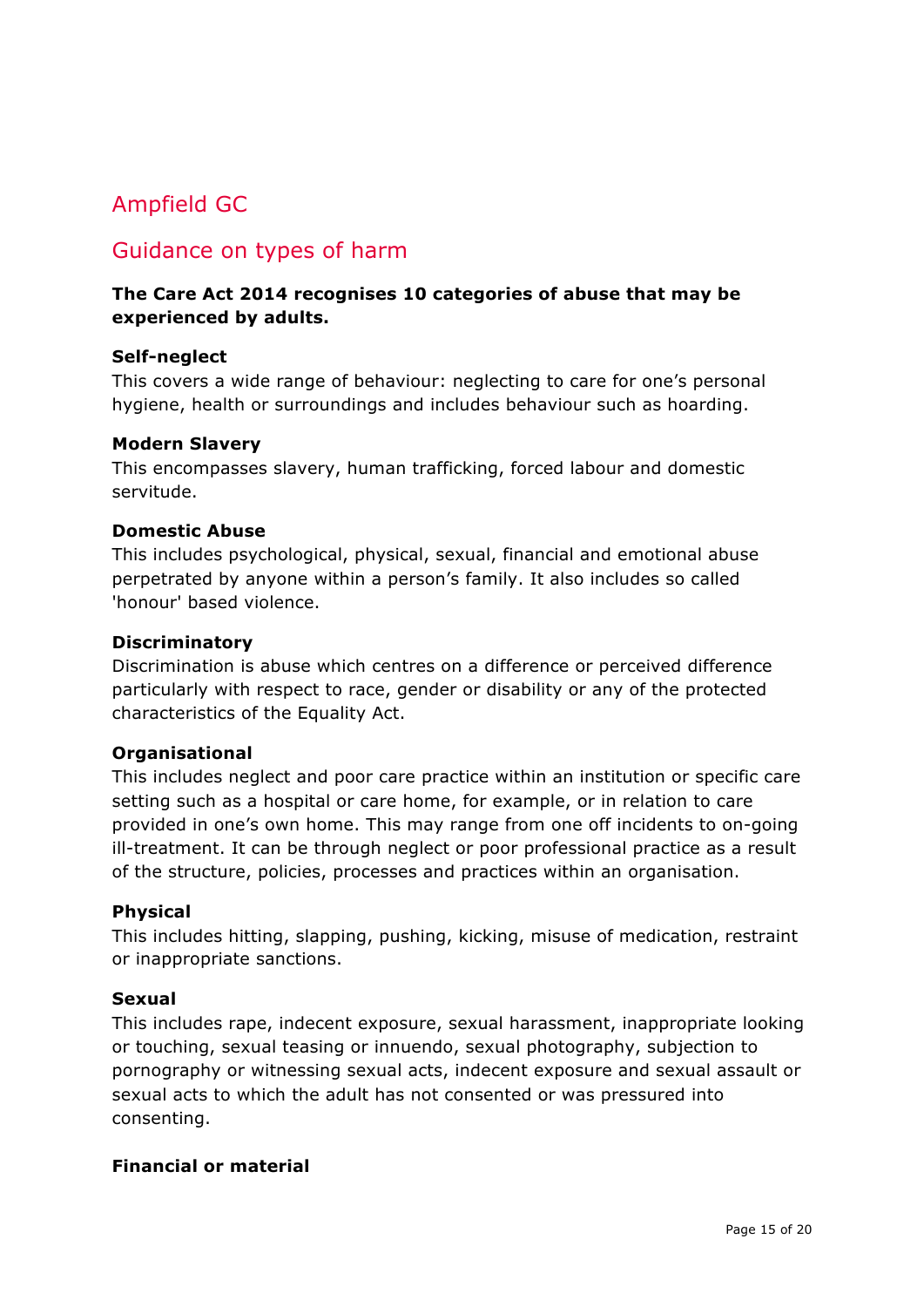This includes theft, fraud, internet scamming, coercion in relation to an adult's financial affairs or arrangements, including in connection with wills, property, inheritance or financial transactions, or the misuse or misappropriation of property, possessions or benefits.

#### **Neglect/Acts of omission**

This includes ignoring medical or physical care needs, failing to provide access to appropriate health social care or educational services, the withholding of the necessities of life, such as medication, adequate nutrition and heating.

#### **Emotional or psychological**

This includes threats of harm or abandonment, deprivation of contact, humiliation, blaming, controlling, intimidation, coercion, harassment, verbal abuse, isolation or withdrawal from services or supportive networks.

#### **Not included in the Care Act 2014 but also relevant to safeguarding adults in sport and physical activity:**

#### **Cyber Bullying**

Cyberbullying occurs when someone repeatedly makes fun of another person online or repeatedly picks on another person through emails or text messages, or uses online forums with the intention of harming, damaging, humiliating or isolating another person. It can be used to carry out many different types of bullying (such as racist bullying, homophobic bullying, or bullying related to special educational needs and disabilities) but instead of the perpetrator carrying out the bullying face-to-face, they use technology as a means to do it.

#### **Forced marriage**

This is a term used to describe a marriage in which one or both of the parties are married without their consent or against their will. A forced marriage differs from an arranged marriage, in which both parties consent to the assistance of a third party in identifying a spouse. The Anti-social Behaviour, Crime and Policing Act 2014 make it a criminal offence to force someone to marry.

#### **Mate Crime**

A 'mate crime' is when vulnerable people are befriended by members of the community who go on to exploit and take advantage of them. It may not be an illegal act but still has a negative effect on the individual. Mate Crime is carried out by someone the adult knows and often happens in private. In recent years there have been a number of Serious Case Reviews relating to people with a learning disability who were murdered or seriously harmed by people who purported to be their friend.

#### **Radicalisation**

The aim of radicalisation is to attract people to their reasoning, inspire new recruits and embed their extreme views and persuade vulnerable individuals of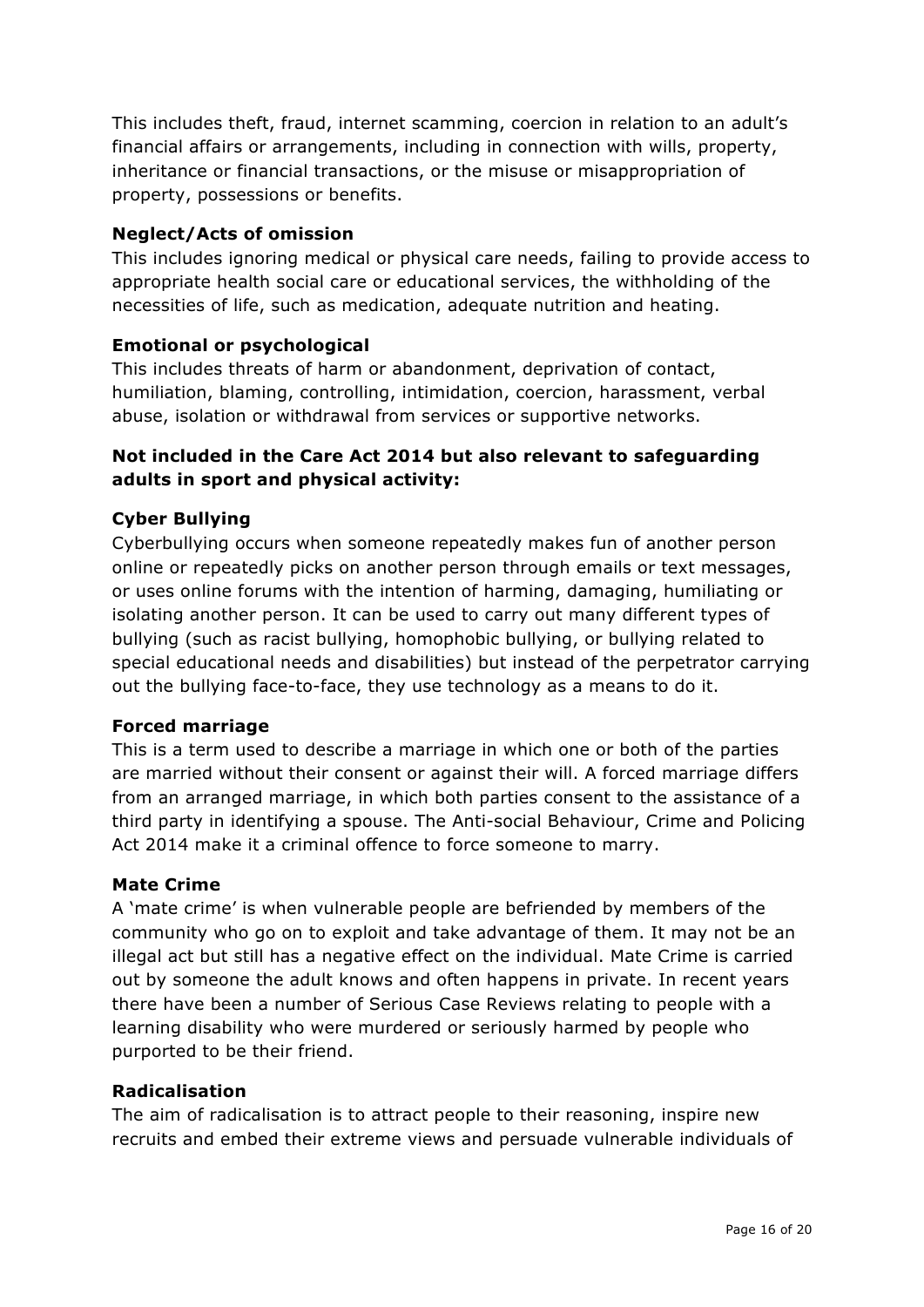the legitimacy of their cause. This may be direct through a relationship, or through social media.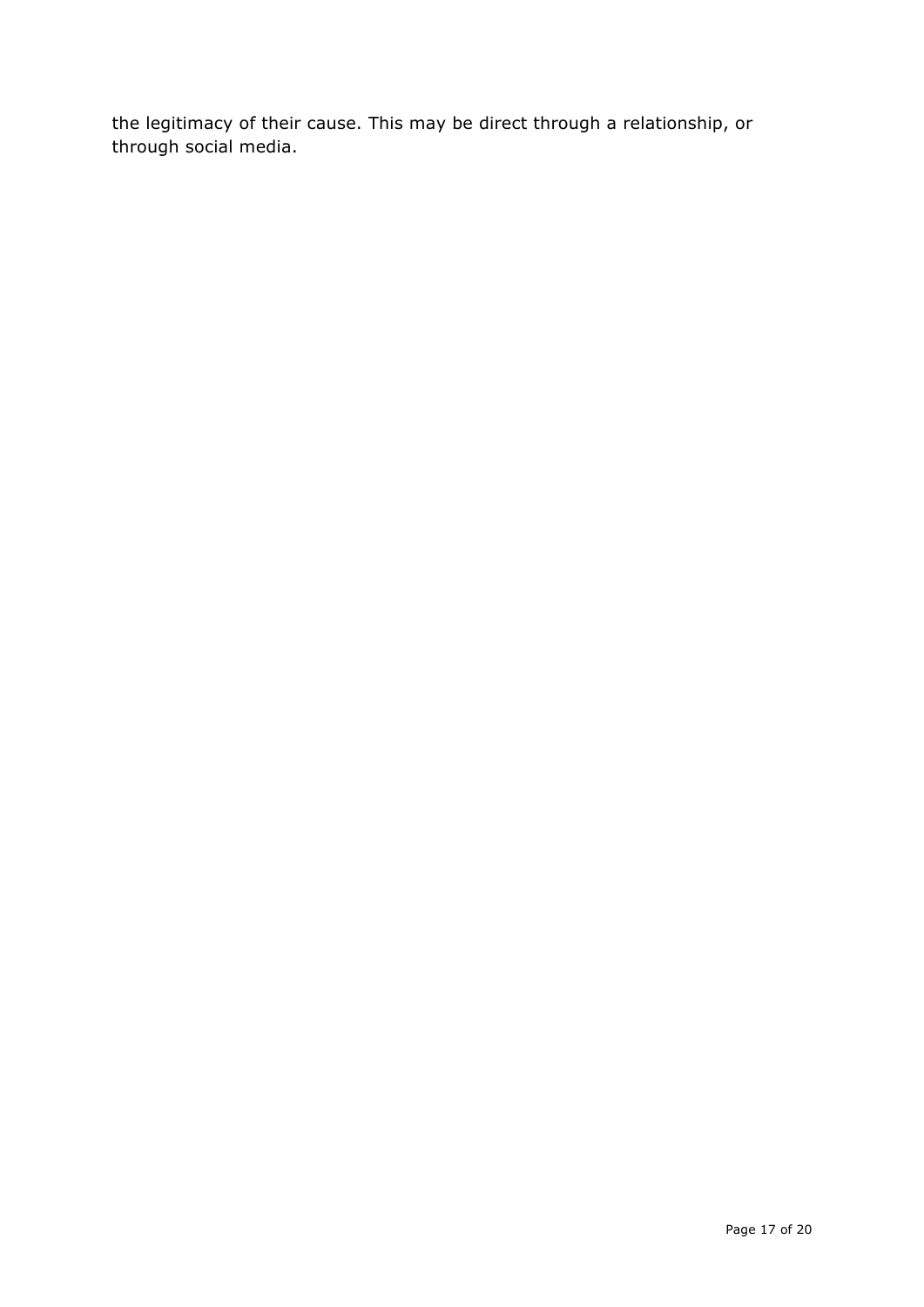## Ampfield GC

## Consent and Information Sharing

Workers and volunteers within sports and physical activity organisations should always share safeguarding concerns in line with their organisation's policy, usually with their safeguarding lead or welfare officer in the first instance, except in emergency situations. As long as it does not increase the risk to the individual, the worker or volunteer should explain to them that it is their duty to share their concern with their safeguarding lead or welfare officer.

The safeguarding lead or welfare officer will then consider the situation and plan the actions that need to be taken, in conjunction with the adult at risk and in line with the organisation's policy and procedures and local safeguarding adults board policy and procedures.

To make an adult safeguarding referral you need to call the local safeguarding adults team. This may be part of a MASH (Multi*-*Agency Safeguarding Hub). A conversation can be had with the safeguarding adults team without disclosing the identity of the person in the first instance. If it is thought that a referral needs to be made to the safeguarding adults team, consent should be sought where possible from the adult at risk.

Individuals may not give their consent to the sharing of safeguarding information with the safeguarding adults team for a number of reasons. Reassurance, appropriate support and revisiting the issues at another time may help to change their view on whether it is best to share information.

If they still do not consent, then their wishes should usually be respected. However, there are circumstances where information can be shared without consent such as when the adult does not have the capacity to consent, it is in the public interest because it may affect other people or a serious crime has been committed. This should always be discussed with your safeguarding lead and the local authority safeguarding adults team.

If someone does not want you to share information outside of the organisation or you do not have consent to share the information, ask yourself the following questions:

- Is the adult placing themselves at further risk of harm?
- Is someone else likely to get hurt?
- Has a criminal offence occurred? This includes theft or burglary of items, physical abuse, sexual abuse, forced to give extra money for lessons (financial abuse) or harassment.
- Is there suspicion that a crime has occurred?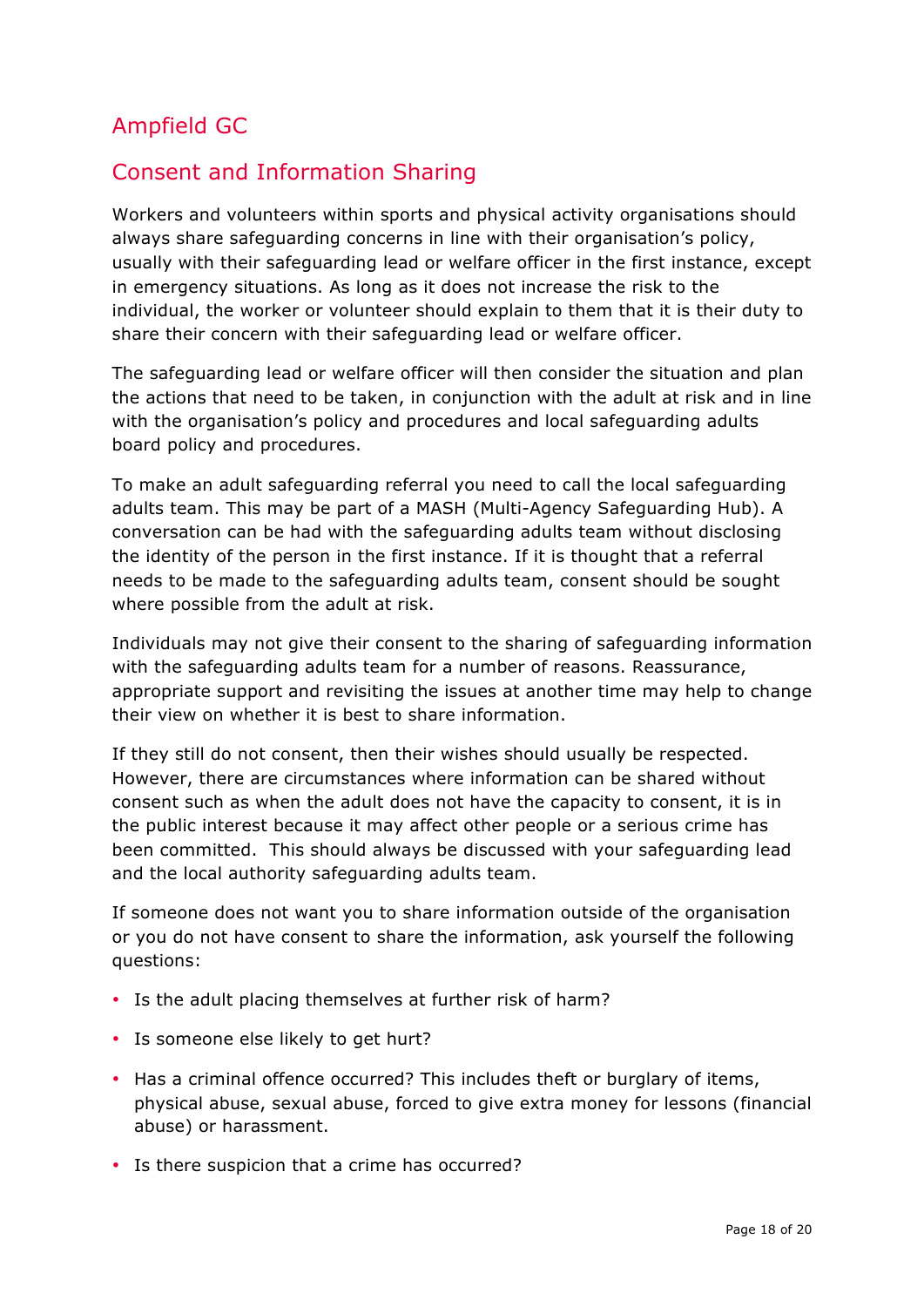If the answer to any of the questions above is 'yes' - then you can share without consent and need to share the information.

When sharing information there are seven Golden Rules that should always be followed.

- **1.** Seek advice if in any doubt
- **2.** Be transparent The Data Protection Act (DPA) is not a barrier to sharing information but to ensure that personal information is shared appropriately; except in circumstances where by doing so places the person at significant risk of harm.
- **3.** Consider the public interest Base all decisions to share information on the safety and well-being of that person or others that may be affected by their actions.
- **4.** Share with consent where appropriate Where possible, respond to the wishes of those who do not consent to share confidential information. You may still share information without consent if this is in the public interest.
- **5.** Keep a record Record your decision and reasons to share or not share information.
- **6.** Accurate, necessary, proportionate, relevant and secure Ensure all information shared is accurate, up to date; necessary and share with only those who need to have it.
- **7.** Remember the purpose of the Data Protection Act (DPA) is to ensure personal information is shared appropriately, except in circumstances where by doing so may place the person or others at significant harm.

Please contact Ampfield GC Welfare Officers below: